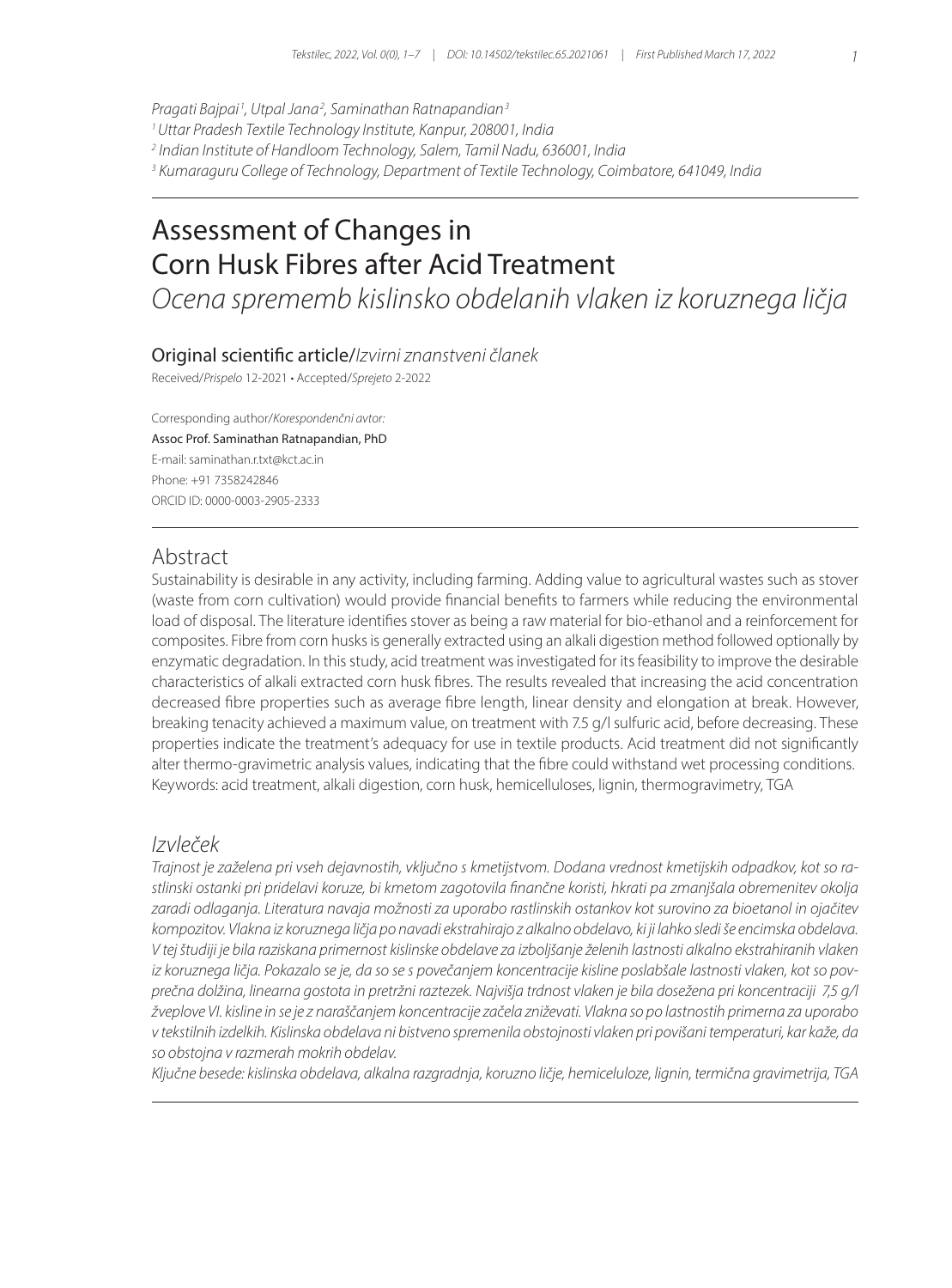# 1 Introduction

Nowadays, there is a significant global focus on sustainability, wherein conservation of non-renewable resources is of prime importance. This concept has urged governments, the academia and civil bodies to promote the utilization of renewable natural raw materials. Consequently, such products would be based on sustainable resources, be biodegradable or recyclable and not cause harmful emissions during production, service, or end-of-life disposal [1, 2].

Cotton is the single largest natural cellulosic fibre supplying the global demand of the textile and clothing sectors. The main reason for this is its superior wearer comfort properties. A growing world population needs both clothing and food for its survival. Hence, there is competition for agricultural land between these two basic requirements. This has resulted in intense research being conducted on alternative natural fibres such as flax, sisal, jute, kenaf and hemp [3]. It should be noted that the cultivation of these fibres also needs agricultural land. Hence, lignocellulosic agricultural by-products offer a desirable low-cost alternate source of cellulosic fibres [4].

During the last few decades, lignocellulosic fibres have been considered as substitutes for conventional man-made fibres and for application in fields such as transportation, construction and packaging, in both the academic and commercial arena. These short or long fibres can be used in the form of particulates for fillers, as they possess the properties, composition, structures and features necessary for reinforcements or fillers for polymer composites [5−8]. Utilizing agricultural residues as a fibre source would provide significant benefits for the environment by preventing incineration on the fields. Furthermore, the extra income would benefit the agricultural community [9−11]. The use of farming residues is promising in terms of cost and infrastructure. Production expenditures and land rent are generally covered by the costs of the primary crop. In terms of the infrastructure, farmers or crop processors already have the knowledge, experience, and technology to handle most of the agricultural residues, including corn husks [12−14].

Wheat and barley straw, corn husk, okra, sunflower, corn and nettle stalk and empty banana bunches are examples of agricultural residues that researchers have investigated as sources of fibres [15]. Corn husk has been the subject of limited research in terms of being a fibre source [9, 16]. This is contrary to the abundant availability of corn, the most widely grown grain in the world. Hence, corn husk offers excellent opportunities for research as a source of sustainable fibre [17−19].

The by-products of corn cultivation, namely stalk (50%); leaves (23%), cob (14%) and husk (13%), are commonly termed stover. Stover is usually fed to cattle or more often burnt in the field or used as fuel. Utilization of this by-product would benefit both farmers by providing additional value and the environment by reducing the pollution load of burning. Corn husks, also known as ears or shucks, are fibrous structures that can be up to 20 cm in length and are traditionally used for decoration, food wrapping, and other applications [20−22]. In order to utilize corn husks as a source of fibre, common extraction procedures used for lignocellulosic sources should be considered.

All natural cellulosic fibres other than cotton and kapok are multicellular, with a bundle of individual cells bound by natural polymers such as hemicellulose, cellulose and lignin [17, 20, 23]. The proportion of these components varies depending on age and growing conditions. Fibre characteristics are additionally affected by the extraction parameters employed. Corn husks are composed of about 42% cellulose, 13% lignin, 4% ash and 41% hemicellulose. Similar to bast fibres, the constituents other than ligno-cellulosic fibre can be removed by alkalization [24−26]. Cellulosic fibres are extracted from ligno-cellulosic by-products by using biological, mechanical and chemical methods. The traditional retting process uses bacteria (Bacillus and Clostridium) and fungi (Rhizomucor *pusillus* and Fusarium *lateritium*) found in the environment to remove lignin, pectin and other substances. This process is relatively time consuming and it is difficult to control fibre quality. Alternately, chemical retting uses alkali (sodium hydroxide), mild acids (oxalic acid) and enzymes for fibre extraction. Chemical concentration, temperature and duration of treatment are the main factors determining the quality of extracted fibres [27, 28]. Dilute sulfuric acid is used to hydrolyze hemi-celluloses [29]. Reddy et al. have reported on corn husk fibre extraction by combining alkali digestion and enzyme treatment [30].

The main objective of this study was to observe the effect of acid treatment on alkali extracted corn husk fibre. The extractable fibre content was measured.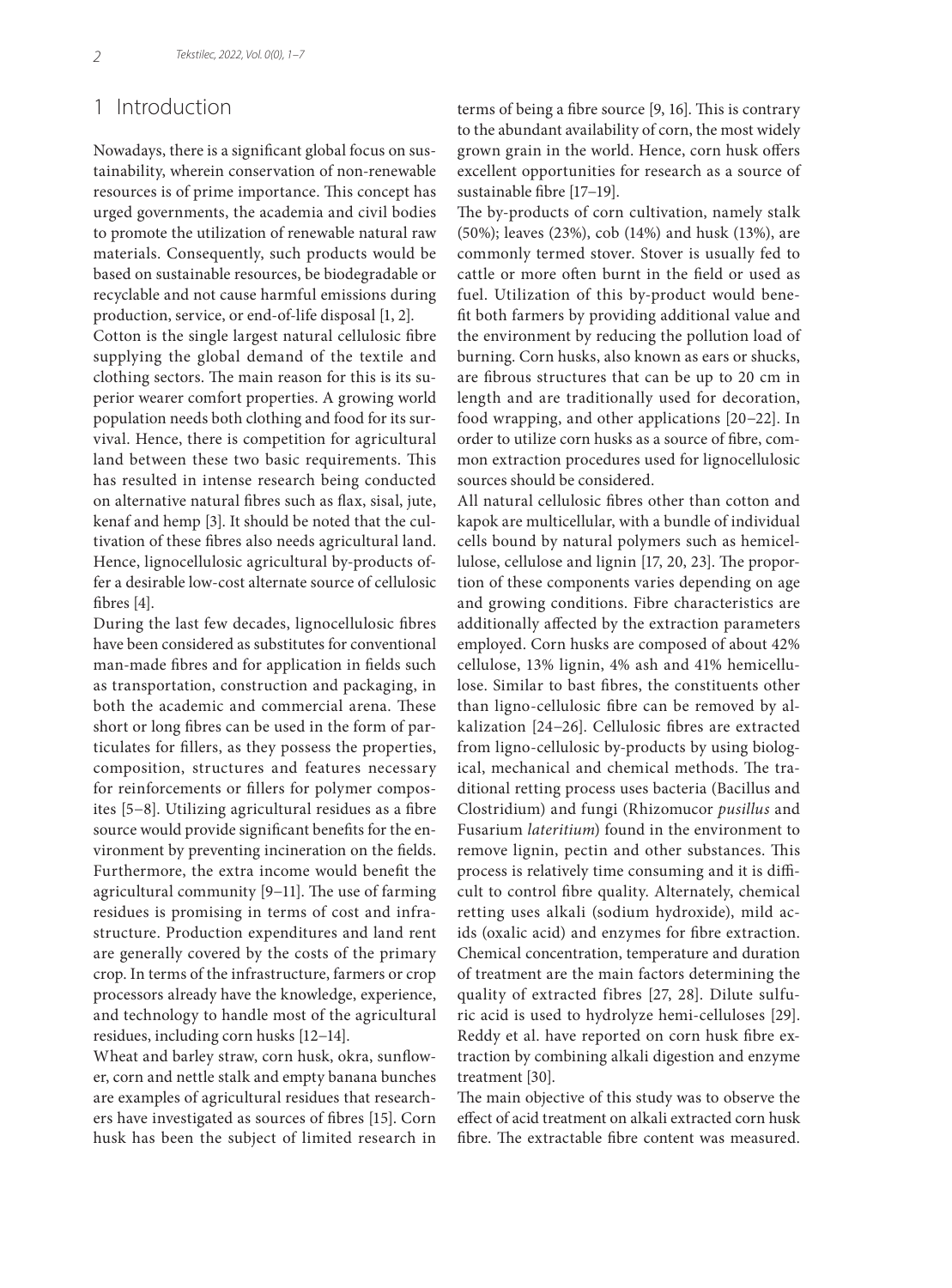Essential physical properties and thermal stability of the fibres were determined according to relevant standards and by using appropriate instruments.

## 2 Materials and methods

#### *2.1 Materials*

Corn husks were collected from farms in the Salem district, Tamilnadu, India. Both outer (matured) and inner (younger) husk leaves were collected after field drying. These husks were grey in color. Sodium hydroxide (100%), acetic acid (98%) and sulfuric acid (98%) were of LR grade and sourced from Sigma Aldrich.

## *2.2 Methods*

#### *2.2.1 Alkaline fibre extraction*

10 grams of husk were treated with 10 grams per liter (g/l) of sodium hydroxide at a material to liquor ratio (mlr) of 1:20. The alkali solution was heated to 90 °C before adding the bundle of husks. Treatment was carried out for 30 minutes at boiling temperature. This was followed by rinsing with water at 60 °C and then with water at room temperature. The alkalized samples were neutralized with 2.5 g/l acetic acid at 50 °C and finally washed. The sample was combed using fingers to loosen the fibres and dislodge very short fibres. Subsequent washing removed the impurities. The resultant fibres were dried under ambient conditions and weighed to determine fibre realization. The experiment was conducted in triplicate and the average result is reported.

#### *2.2.2 Acid treatment*

Fibres extracted in the previous step were treated, in triplicate, with sulfuric acid to remove residual lignin and hemicellulose. Individual samples weighing 10 grams were treated with sulfuric acid at concentrations of 5, 7.5 and 10 g/l. Consistent treatment parameters of mlr 1:20, temperature 60 °C and time 30 minutes were employed for all three concentrations. The treated fibres were washed twice with water followed by room temperature drying. The weight of fibres before and after treatment was compared to determine the degree of removal of impurities.

#### *2.2.3 Characterization*

All samples were conditioned under standard atmosphere of 21 °C and 65% RH for 24 hours prior to characterization. Physical properties such as length, linear density, breaking strength, elongation and moisture content of the extracted fibres were determined in accordance with ASTM standard methods listed in Table 1.

Breaking tenacity was measured using a Tinius Olsen H1KS tester. A crosshead speed of 15 mm/min, gauge length of 2.54 cm. and a 10 N load cell were used. The moisture regain in the fibres was measured using an ETARDY Model 82 & 82/R10 machine. Thermo gravimetric analyses were carried out using a Perkin Elmer TGA analyzer under flowing nitrogen atmosphere (20 ml/min). The samples were scanned from 50 °C to 450 °C at a heating rate of 30 °C/min. The analyses were performed with about 4 mg of air-dried samples.

*Table 1: Test methods employed for fibre characterization*

| Sample no. | Property          | Test method          |
|------------|-------------------|----------------------|
|            | Linear density    | <b>ASTM D1577-07</b> |
|            | Breaking tenacity | ASTM D 3822-07       |
|            | Moisture regain   | ASTM D 2495-07       |

# 3 Results and discussion

## *3.1 Husk to fibre ratio by alkalization*

Alkali treatment yielded 26−28% fibres on the initial weight of corn husks. This is consistent with the work reported by Sari et al [31].

#### *3.2 Weight loss by acid treatment*

Table 2 presents the weight loss percentage after treatment at evaluated acid concentrations. The weight loss indicates the removal of impurities such as hemicellulose and lignin and is viewed to be directly related to acid concentration. It may be assumed that the cellulose content was not affected since cellulose is not dissolved by sulfuric acid below 50% (W:W) concentration.

*Table 2: Weight loss after acid treatment*

| Sample no. | $H, SO_{4}(g/l)$ | Weight loss (%) |
|------------|------------------|-----------------|
|            |                  | 9.33            |
|            | 7.5              | 12.53           |
|            | $\left($         | 13.33           |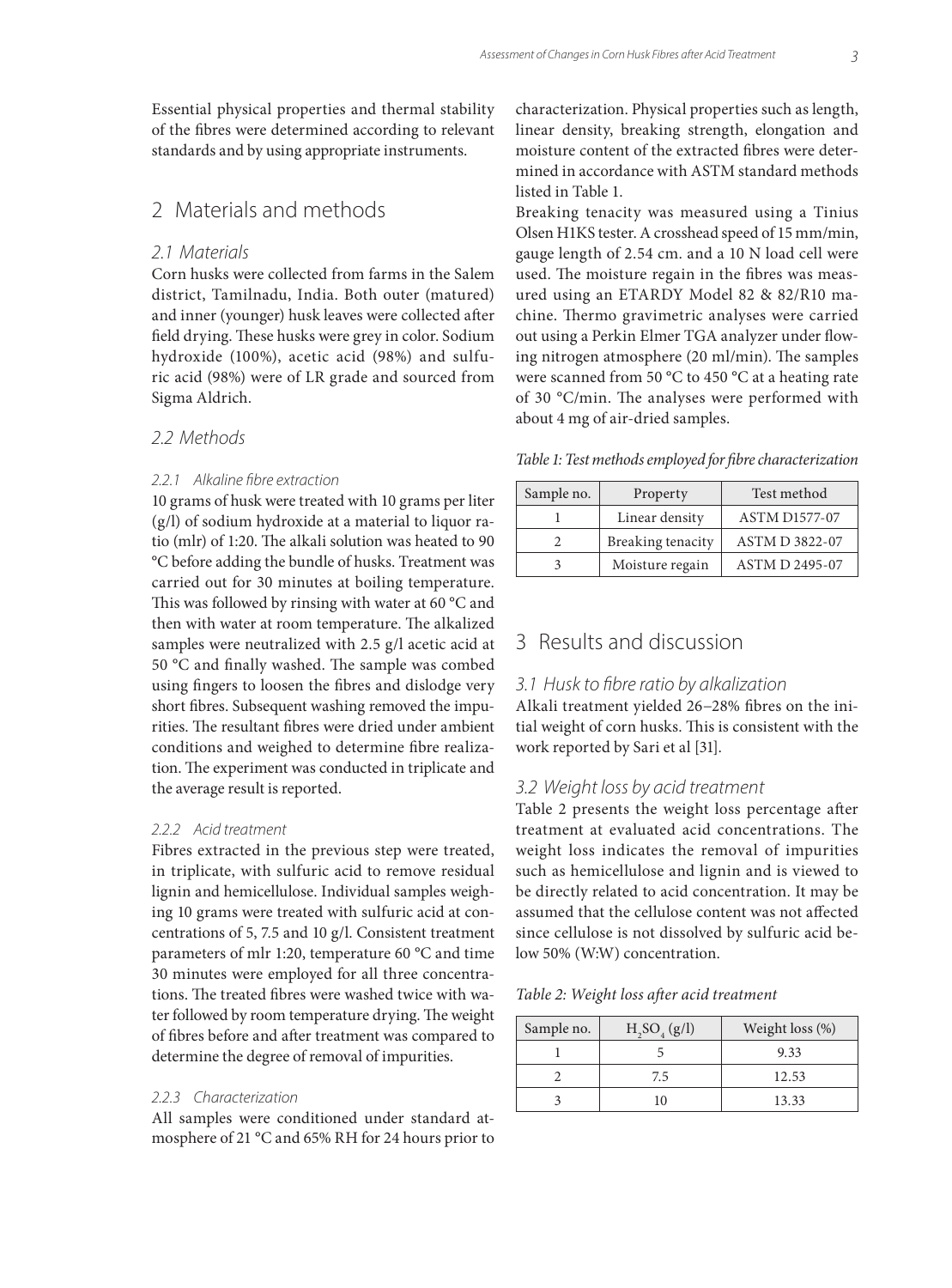## *3.3 Fibre length*

Length is an important property of textile fibres. In general, a longer fibre is preferred because it confers a number of advantages in the spinning process. Acid treatment reduces fibre length as reported by other researchers [32, 33]. This is commonly attributed to the removal of a large portion of non-cellulosic constituents that glue the fibres together. Average fibre length at different treatment stages shown in Table 3 reveals the inverse relationship between acid concentration and average fibre length. Milder treatment results in longer fibres. Table 4 confirms that corn husk fibre length falls between that of cotton and other vegetable fibres. It should be noted that both alkali and acid-treated fibres have sufficient length to be converted into spun yarns.

*Table 3: Fibre length after different treatments*

| Treatment                   | Average length (cm) |  |
|-----------------------------|---------------------|--|
| Alkalized (control)         | 25.7                |  |
| $H_2SO_4$ , 5 g/l           | 2.4.2.              |  |
| $H_2SO_4$ , 7.5 g/l         | 19.1                |  |
| H, SO <sub>a</sub> , 10 g/l | 19 9                |  |

*Table 4: Fibre length comparison*

| Fibre type | Length (cm)  |  |
|------------|--------------|--|
| Cotton     | $1.6 - 6.96$ |  |
| Husk fibre | $9.5 - 35.5$ |  |
| Flax       | up to 90     |  |
| Jute       | $100 - 400$  |  |
| Hemp       | up to $400$  |  |
| Sisal      | up to 100    |  |

## *3.4 Linear density*

Fineness or linear density is commonly measured in mass per unit length. It influences yarn properties and the resultant fabric properties. Table 5 shows that acid treatment reduced the linear density of corn husk fibres. The degree of reduction is proportional to the concentration of sulfuric acid  $(\text{H}_{2} \text{SO}_{4})$ used. The initial average linear density of 61.7 tex of alkali extracted fibres was reduced to 30.5 tex by acid treatment. A probable reason is the removal of non-cellulosic constituents.

*Table 5: Linear density of alkalized and acid treated fibres*

| Treatment                    | Linear density (tex) |  |
|------------------------------|----------------------|--|
| Alkalized                    | 61.7                 |  |
| $H_2SO_4$ , 5 g/l            | 43.8                 |  |
| H, SO <sub>a</sub> , 7.5 g/l | 38.6                 |  |
| H, SO <sub>a</sub> , 10 g/l  | 30.5                 |  |

#### *3.5 Moisture regain*

Similar to fineness, moisture regain was reduced after acid treatment in direct proportion to acid concentration. As shown in Table 6, the value is more than that of cotton and less than those of other bast fibres. Table 6 clearly indicates that increasing acid concentration significantly affects the moisture regain values.

*Table 6: Comparison of moisture regain of plant fibres*

| Type of fibre                                  | Moisture regain $(\%)$ |  |
|------------------------------------------------|------------------------|--|
| Alkalized corn husk                            | 13.5                   |  |
| Acid $(H, SO_a)$<br>treated corn husk, 5 g/l   | 9.7                    |  |
| Acid $(H, SO_a)$<br>treated corn husk, 7.5 g/l | 10.2                   |  |
| Acid $(H, SO4)$<br>treated corn husk, 10 g/l   | 11.8                   |  |
| Jute                                           | 13.0                   |  |
| Flax                                           | 12.0                   |  |
| Cotton                                         | 8.5                    |  |

## *3.6 Breaking strength and elongation*

A fibre must possess sufficient strength to be processed into a textile material. It is widely accepted that a single fibre strength of 5 grams per denier is necessary for a textile fibre although, in exceptional cases, fibre strength around 1.0 gram per denier have been employed [17, 34].

The changes in tenacity and elongation-at-break shown in Table 7 reveal that with an increase in acid concentration, the tensile strength reaches its maximum at the concentration of 7.5 g/l. This may be due to the removal of weak cross-linking material and increased constituent fibre attenuation. The strength became less at higher concentration (10 g/l), probably caused by damage of critical gluing components. Elongation at break reduces at higher acid concentrations.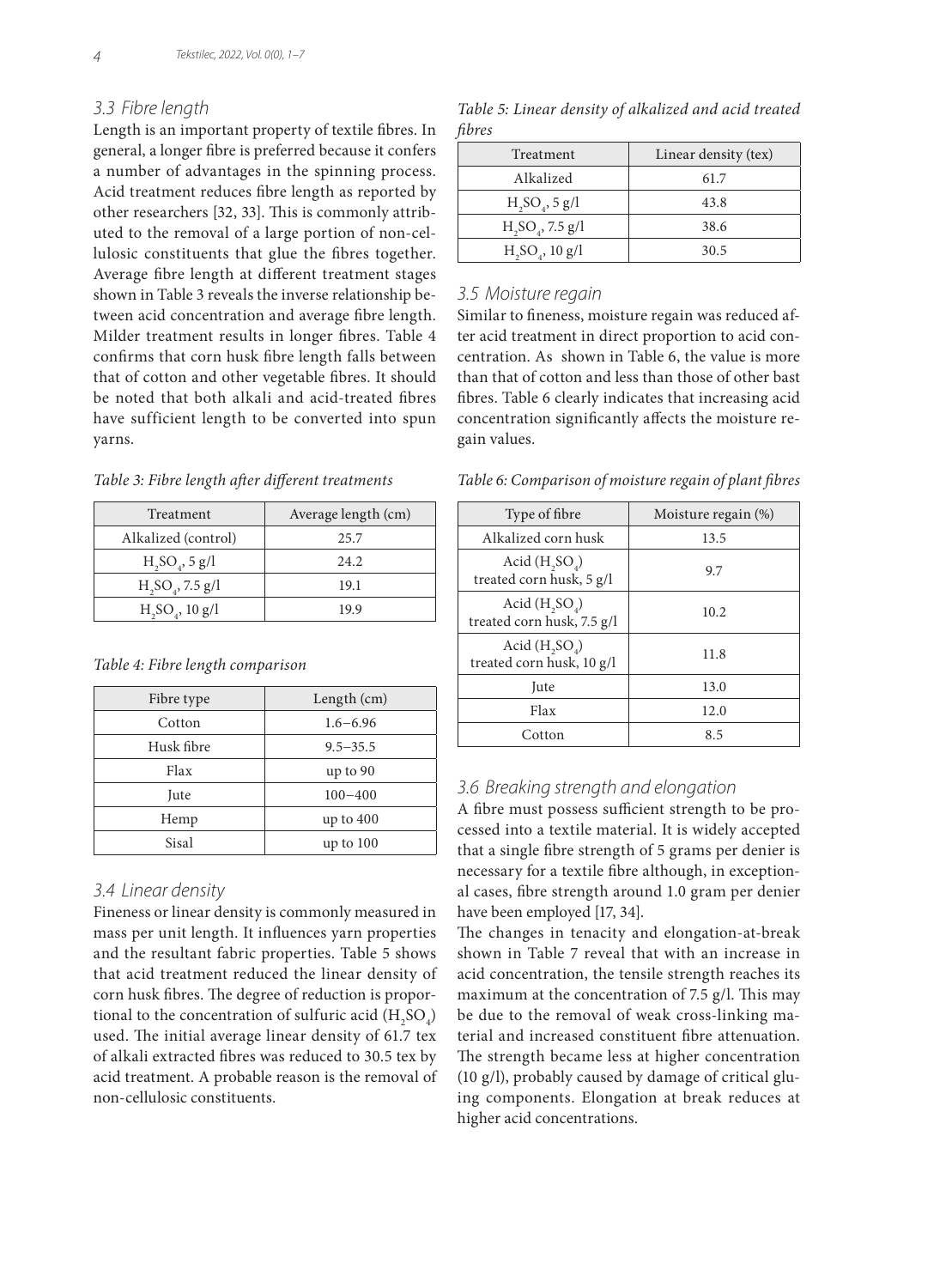| Treatment                   | Breaking tenacity<br>(cN/tex) | Elongation at<br>break $(\%)$ |
|-----------------------------|-------------------------------|-------------------------------|
| Alkalized                   | 16.09                         | 7.84                          |
| H, SO <sub>a</sub> , 5g/l   | 16.15                         | 6.91                          |
| $H_2SO_4$ , 7.5 g/l         | 17.98                         | 6.08                          |
| H, SO <sub>a</sub> , 10 g/l | 13.34                         | 4.16                          |

*Table 7: Breaking tenacity and elongation of corn husk fibre*

### *3.7 Thermal stability*

Fibres used in textiles must withstand wet and dry heat, resist ignition on exposure to a flame and preferably self-extinguish when the flame is removed. Heat stability is essential during the manufacturing processes of dyeing and finishing and during cleaning and general maintenance by the consumer. Thermo-gravimetric analysis assesses the change in mass as temperature is increased. Figure 1 indicates that the alkalized and acid treated fibre samples show similar trends of thermal degradation. The initial weight loss observed up to 110 °C is due to moisture evaporation. The degradation of hemicelluloses and other impurities occurred from 250−300 °C whereas cellulose decomposed between 300 and 355 °C. The more thermally stable lignin decomposed at elevated temperatures between 350 °C and 410 °C. Acid treatments did not affect the thermal degradation behavior of the fibres. The observed thermal stability is sufficient for use in textile processes and applications.



*Figure 1: TGA curves of alkalized and acid-treated corn husk fibres*

# 4 Conclusion

Corn husk is a viable source of non-cotton cellulosic fibre. This is of significant importance because husk is a non-avoidable low-value by-product of corn cultivation. The utilization of such a product increases commercial benefits to farmers. In addition, the ecological detriment of burning such waste is avoided. This study is unique in exploring the process sequence of alkaline digestion followed by acid treatment. This approach yielded fibres with characteristics compatible with textile production processes. Work on coloration, blending with other fibres and producing usable commodities is in progress.

#### *Acknowledgements*

*The authors express their gratitude to the management of their respective institutes for supporting and encouraging this collaborative work.*

## *Conflict of interests*

*The authors declare that there are no conflicts of interest in the publication of this research.*

# References

- 1. ZABANIOTOU, A., ANDREOU, K. Development of alternative energy sources for GHG emissions reduction in the textile industry by energy recovery from cotton ginning waste. *Journal of Cleaner Production*, 2010, **18**(8), 784−790, doi: 10.1016/j. jclepro.2010.01.006.
- 2. MOHANTY, B.C., CHANDRAMOULI, K.V., NAIK, H.D. *Natural dyeing processes of India*. Ahmedabad : Calico Museum of Textile, 1987.
- 3. PANTHAPULAKKAL, S., ZERESHKIAN, A., SAIN, M. Preparation and characterization of wheat straw fibres for reinforcing application in injection molded thermoplastic composites. *Bioresource technology*, 2006, **97**(2), 265−272, doi: 10.1016/j.biortech.2005.02.043.
- 4. MALHERBE, S., CLOTE, T. E. Lignocellulose biodegradation: fundamentals and applications. *Reviews in Environmental Science and Biotechnology*, 2002, **1**, 105−114, doi: 10.1023/A:1020858910646.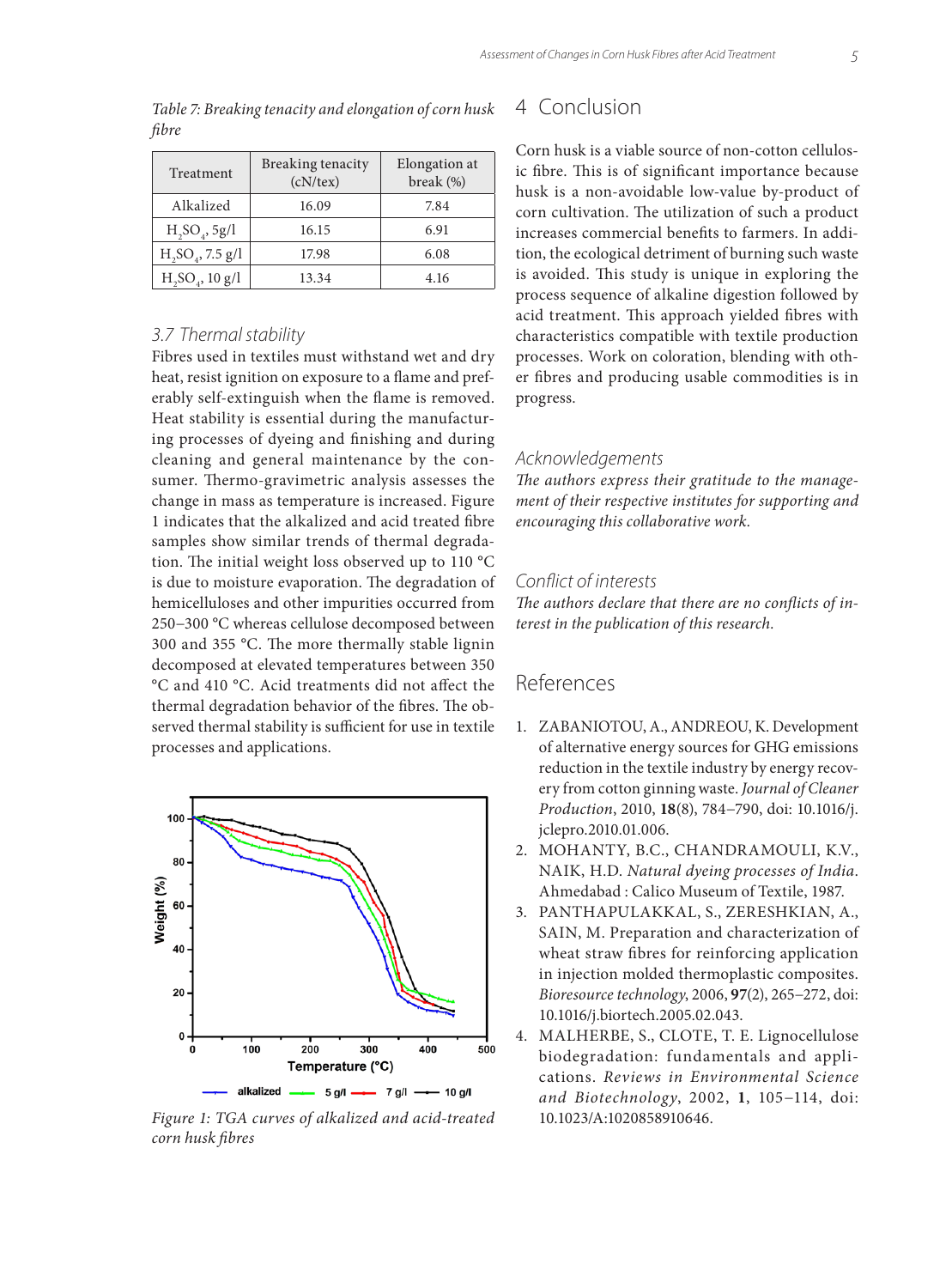- 5. *Natural fibres, biopolymers, and biocomposites.*  Edited by Amar K. Mohanty, Manjusri Misra and Lawrence T. Drzal. Boca Raton : CRC Press , 2005.
- 6. MONTEIRO, S.N., LOPES, F.P., BARBOSA, A.P., BEVITORI, A.B., SILVA, I.L., COSTA, L.L. Natural lignocellulosic fibers as engineering materials - an overview. *Metallurgical and Materials Transactions A*, 2011, **42**(10), 2963−2974, doi: 10.1007/s11661-011-0789-6.
- 7. SATYANARAYANA K.G., ARIZAGA, G.G., WYPYCH, F. Biodegradable composites based on lignocellulosic fibers - an overview. *Progress in Polymer Science*, 2009, **34**(9), 982−1021, doi: 10.1016/j.progpolymsci.2008.12.002.
- 8. TSERKI, V., MATZINOS, P., ZAFEIROPOULOS, N.E., PANAYIOTOU, C. Development of biodegradable composites with treated and compatibilized lignocellulosic fibers*. Journal of applied polymer science*, 2006, **100**(6), 4703−4710, doi: 10.1002/app.23240.
- 9. YILMAZ, N.D. Effects of enzymatic treatments on the mechanical properties of corn husk fibers. *Journal of the Textile Institute*, 2013, **104**(4), 396−406, doi: 10.1080/00405000.2012.736707.
- 10. VÄISÄNEN, T., HAAPALA, A., LAPPALAINEN, R., TOMPPO, L. Utilization of agricultural and forest industry waste and residues in natural fiber-polymer composites: a review. *Waste Management*, 2016,**54**, 62−73, doi: 10.1016/j. wasman.2016.04.037.
- 11. JARABO, R., MONTE, M.C., FUENTE, E., SANTOS, S.F., NEGRO, C. Corn stalk from agricultural residue used as reinforcement fiber in fiber-cement production*. Industrial Crops and Products*, 2013, **43**, 832−839, doi: 10.1016/j. indcrop.2012.08.034.
- 12. DUNGANI, R., KARINA, M., SULAEMAN, A., HERMAWAN, D., HADIYANE, A. Agricultural waste fibers towards sustainability and advanced utilization: a review*. Asian Journal of Plant Sciences*, 2016, **15**(1/2), 42−55.
- 13. MENGQI, Z., SHI, A., AJMAL, M., YE, L., AWAIS, M. Comprehensive review on agricultural waste utilization and high-temperature fermentation and composting*. Biomass Conversion and Biorefinery*, 2021, 1−24, doi: 10.1007/ s13399-021-01438-5.
- 14. SADH, P.K., S. DUHAN, DUHAN, J.S. Agroindustrial wastes and their utilization using solid state fermentation: a review. *Bioresources*

*and Bioprocessing*, 2018, **5**(1), 1−15, doi: 10.1186/ s40643-017-0187-z.

- 15. BAJPAI, P.K., MEENA, D., VATSA, S., SINGH, I. Tensile behavior of nettle fiber composites exposed to various environments. *Journal of Natural Fibers*, 2013, **10**(3), 244−256, doi: 10.1080/15440478.2013.791912.
- 16. YILMAZ, N. D., CALISKAN, E., YILMAZ, K. Effect of xylanase enzyme on mechanical properties of fibres extracted from undried and dried corn husks. *Indian Journal of Fibre & Textile Research*, 2014, **39**(1), 60−64, http://hdl.handle. net/123456789/27370.
- 17. REDDY, N., YANG, Y. Properties and potential applications of natural cellulose fibres from corn husks. *Green Chemistry*, 2005, **7**(4), 190−195, doi: 10.1039/B415102J.
- 18. REDDY, N., YANG, Y. Biofibers from agricultural byproducts for industrial applications. *Trends in Biotechnology*, 2005, **23**(1), 22−27, doi: 10.1016/j. tibtech.2004.11.002.
- 19. ROUF SHAH, T., K. PRASAD, KUMAR, P. Maize - a potential source of human nutrition and health: a review. *Cogent Food & Agriculture*, 2016, **2**(1), 1−10, doi: 10.1080/23311932.2016.1166995.
- 20. KIRBY, R. H. *Vegetable fibres, botany, cultivation and utilization.* London : World Crops Books , 1963, 464.
- 21. LI, C.Y., KIM, H.W., WON, S.R., MIN, H.K., PARK, K.J., PARK, J.Y., AHN, M.S., RHEE, H.I. Corn husk as a potential source of anthocyanins. *Journal of agricultural and food chemistry,* 2008, **56**(23), 11413−11416, doi: 10.1021/jf802201c.
- 22. FAGBEMIGUN, T.K., FAGBEMI, O.D., OTITOJU, O., MGBACHIUZOR, E., IGME, C.C. Pulp and paper-making potential of corn husk*. International Journal of AgriScience*, 2014, **4**(4), 209−213.
- 23. KOPANIA, E., J. WIETECHA, CIECHANSKA, D. Studies on isolation of cellulose fibres from waste plant biomass*. Fibres & Textiles in Eastern Europe*, 2012 (6B (96)), 167−172.
- 24. LEWIN, M., PEARCE, ELI M. *Handbook of fibre science and technology*. Vol. 4. New York : Marcel Dekker, 1985, 727−808.
- 25. YILMAZ, N.D., POWELL, B.N., LEE, B.P., MICHIELSEN, S. Hemp-fiber based nonwoven composites: effects of alkalization on sound absorption performance. *Fibres and Polymers*, 2012, **13**(7), 915−922, doi: 10.1007/s12221-012-0915-0.